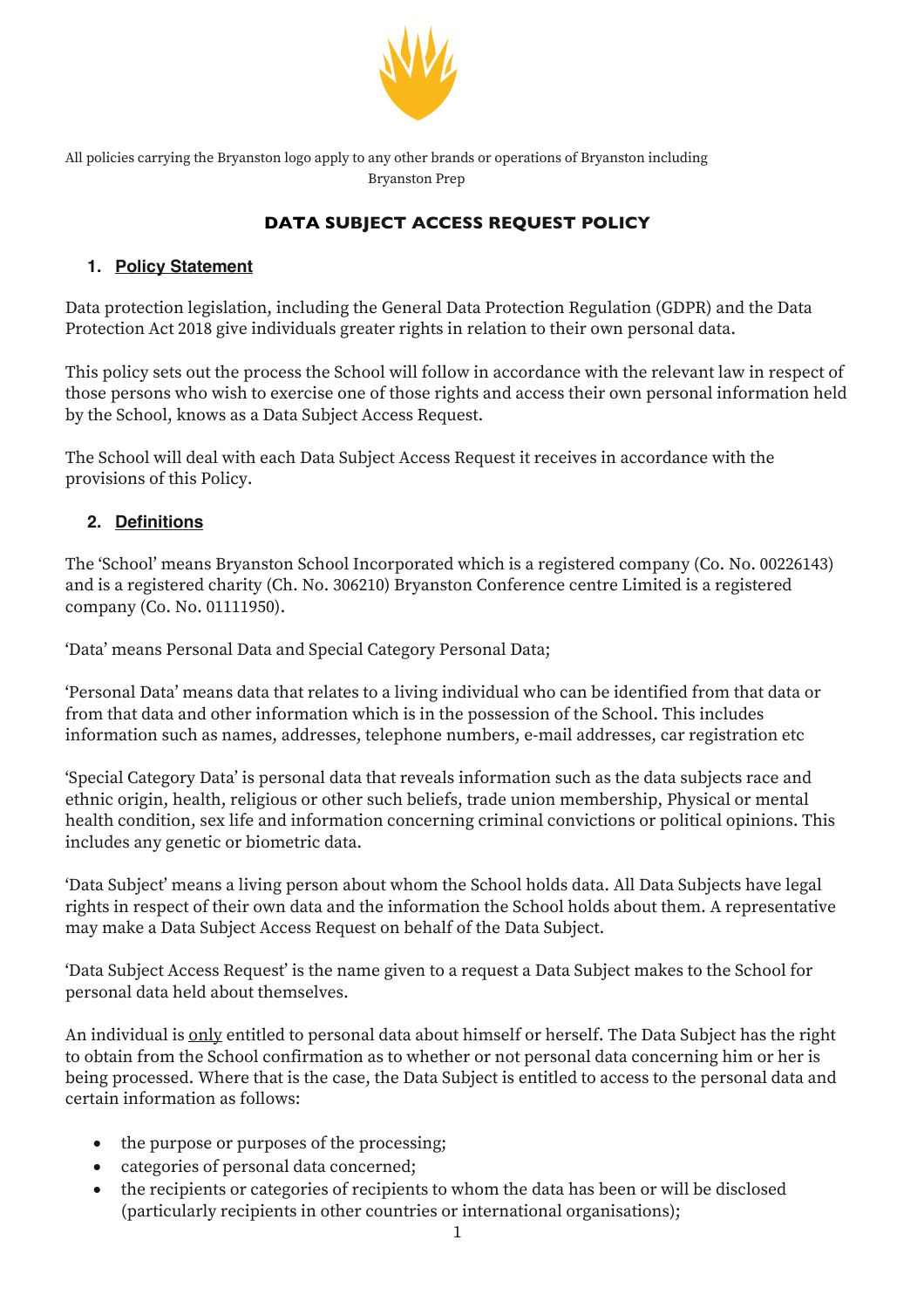

- the period for which the personal data will be stored;
- the existence of the right to request, from the School, rectification, erasure or restriction on processing of the data or to object to the processing;
- the right to lodge a complaint with the Information Commissioners Office;
- where the personal data has not been collected by the Data Subject, any available information as to the source of that data;
- the existence of automated decision making and information about that decision making.

This information is also located in the School's relevant Privacy Notices.

#### **3. Confirming the identity of the requester**

In order to minimise the risk of personal data being sent to a third party, the identity of the person making the request must be established before the disclosure of any information can take place. When requesting data on behalf of a pupil, checks will also be carried out regarding the proof of relationship between the requester and the child. (see further details below regarding a child's personal data). Evidence of identity will be established by requesting production of copies of two documents from the following list;

- Passport
- Driving licence
- Birth/marriage certificate
- Credit card
- Mortgage statement
- Utility bills with the current address
- P45/P60

#### **4. Pupil Requests**

The rights under data protection law belong to the individual to whom the data relates. Pupils can make Data Subject Access Requests for their own personal data, provided that, in the reasonable opinion of the School, they have sufficient maturity to understand the request they are making. In order to satisfy the 'sufficient maturity' test the Data Protection Officer (who actions such requests) will need to discuss the pupils' maturity status with a member(s) of the academic staff who know the pupil personally and will be able to provide an opinion.

A parent/guardian with parental responsibility will generally be entitled to make a Data Subject Access Request on behalf of younger pupils (that is under the age of 13 years), however for pupils 13 years and over, the information is considered to belong to the child, not the parent or guardian. Pupils aged 13 years and above are generally assumed to have this level of maturity, although this will depend on the child and the personal data requested, including any relevant circumstances at home.

If a parent or guardian makes a Data Subject Access Request on behalf of their child who is 13 years or over, the School will require the written consent from the pupil whose personal details are being requested.

All information requests from, or on behalf of pupils, will therefore be considered on a case by case basis.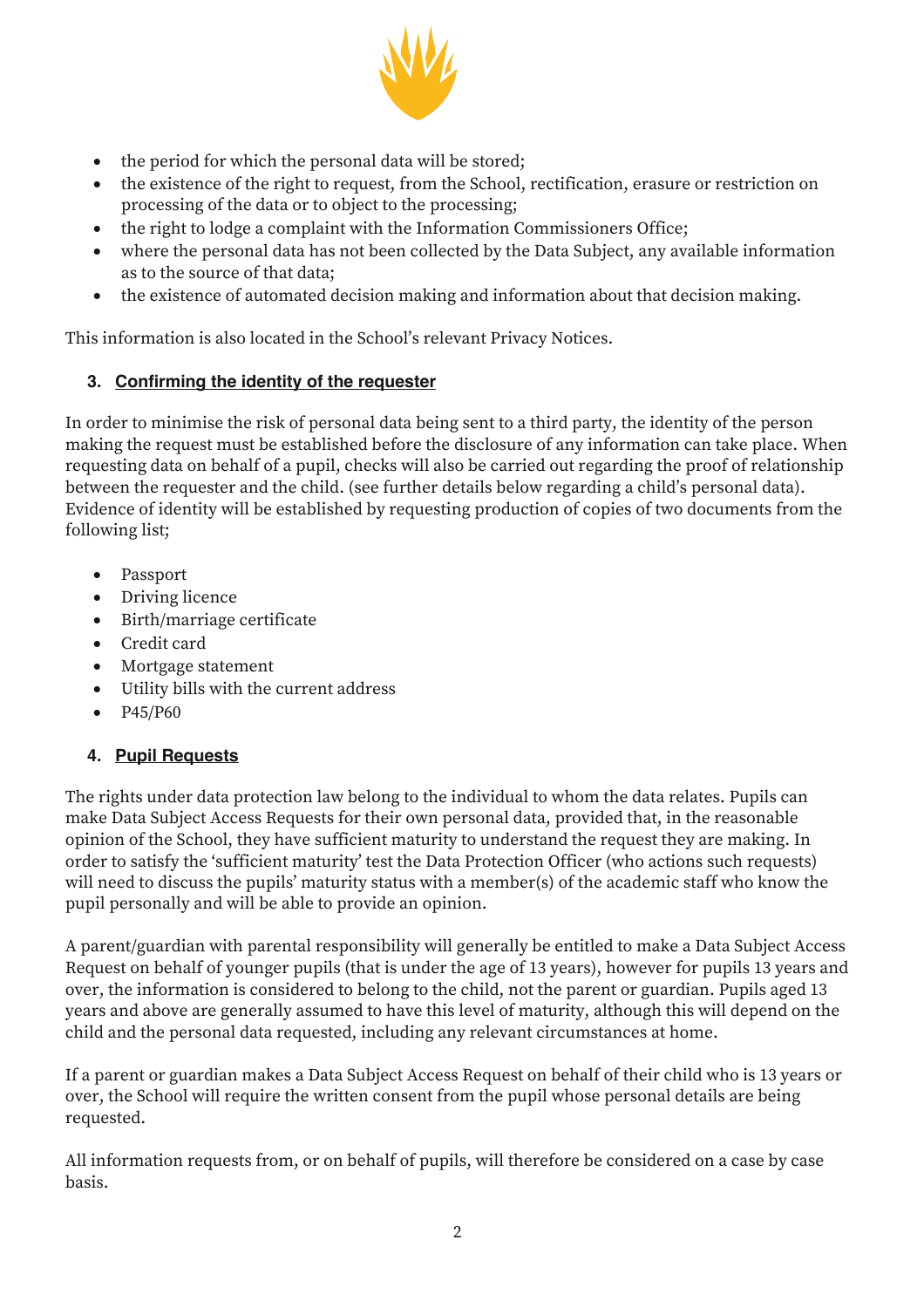

## **5. How to make a Data Subject Access Request**

The Data Subject has the right to request the information via electronic means such as email, telephone or via social media. It would be helpful for the Data Subject to provide as much detail as possible to assist in enabling the School to establish enough information about the request.

You may also make your request in writing to the School by writing to the Data Protection Officer using the address below.

All Data Subject Access Requests should be made to <u>dpo@bryanston.co.uk</u> or by post Data Protection Officer, Bryanston School, Blandford Dorset DT11 0PX or telephone + 44 (0)1258 452411.

#### **6. Clarification of the Request**

Where it is unclear what data is being sought by the Data Subject, the School will contact you to provide further information.

In clarifying the request, the School will contact you by telephone, writing or e-mail (whichever is the individuals preferred method of contact) and ask for additional information to assist in determining whether any data is being held, and if so, locating where the data is being held.

Clarification may also be necessary to establish if your request can be dealt with on a casual basis as good customer service or whether your request needs to be treated as a formal Data Subject Access Request.

Where the School is unable to clarify the request or there is no response to the request for further information, the School will provide such data as it is clear is being requested and set out the nature of any data, if any, that has been withheld as a result of the School being unable to clarify the request.

#### **7. Fees**

In most cases, the information will be provided free of charge.

The School may however charge a reasonable fee when the request is, in the opinion of the School, manifestly unfounded or excessive, particularly if it is repetitive.

The School may also charge a reasonable fee to comply with requests for further copies of the same information (if supplied in paper format).

If a fee is requested, it will be based upon the administrative cost of providing the information.

The Data Protection Officer will inform the individual if a fee is payable if any of the above two criteria apply.

In exceptional circumstances the School can refuse to respond to a request. This includes where the request involves either disproportionate effort or repeated/vexatious requests;

• Disproportionate Effort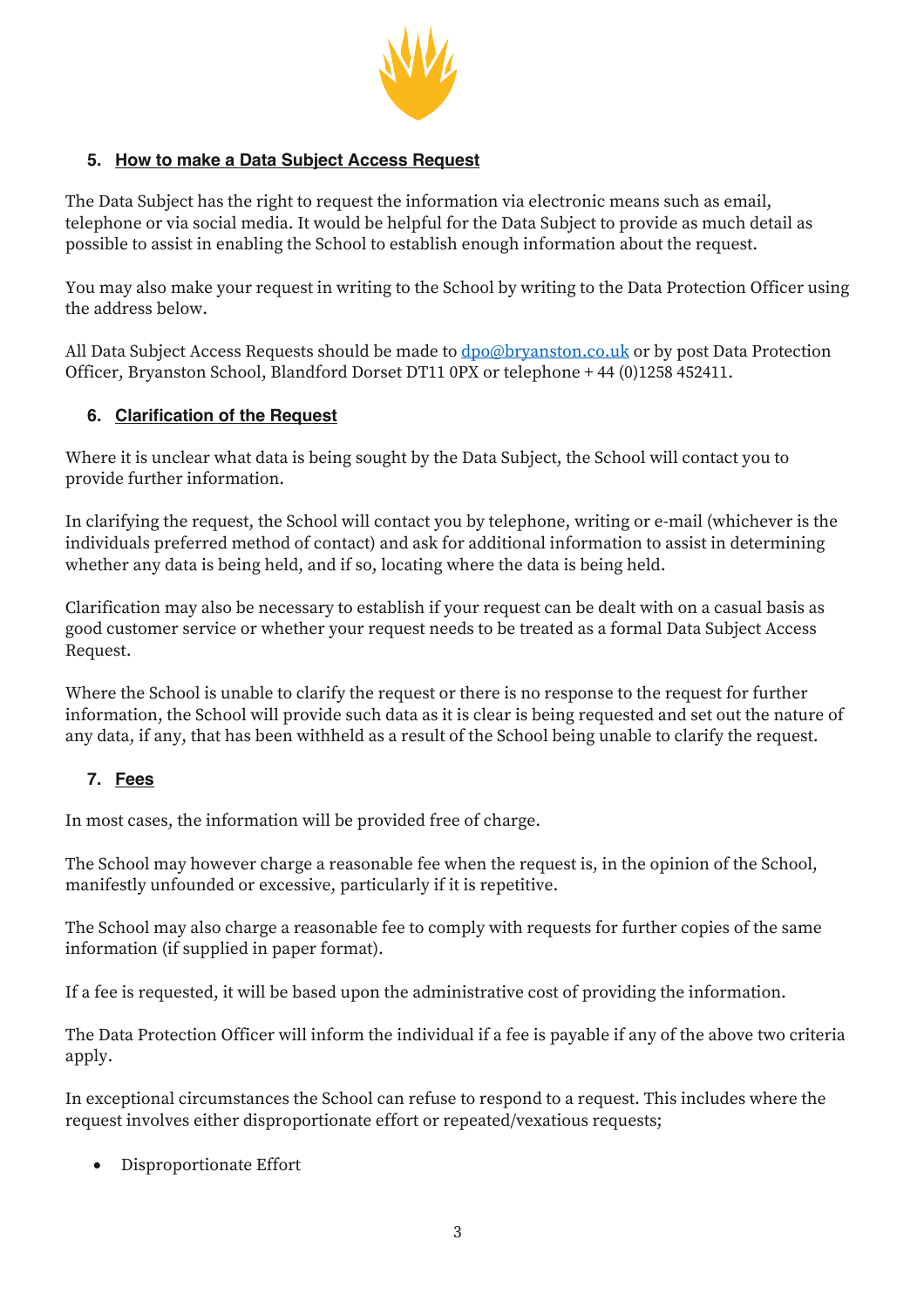

The School may decide not to provide data to the individual if, to do so, would involve a disproportionate effort on the part of the School.

In determining whether an individual's request will involve disproportionate effort, the School will consider the time, costs and any technical expertise required to respond.

Where responding to the request will involve disproportionate effort, the School will consider refusing to deal with the request unless the individual amends his/her request.

• Repeated/Vexatious Requests

The School will not limit the number of requests which can be made by an individual, however, where there has been no reasonable interval between a previous request and a new request of a similar nature the School may refuse to respond to the request.

In determining whether a request has been made at a reasonable interval, the school will consider the following:

- a) whether any new data about the data subject has been processed by the School since the initial request and how often any data being processed is altered;
- b) the nature of the data being requested, including the data's sensitivity;
- c) whether any processing is likely to cause harm to the requester in processing the data.

If the School does not intend to deal with the request on the grounds that a reasonable interval has not passed since the previous request, the Data Protection Officer will inform the Data Subject of this without undue delay and at the latest within one month of the latest request. The Data Protection Officer will explain the reason for doing so and provide details of the Data Subjects rights to complain to the Supervisory Authority (the Information Commissioners Office) and to judicial remedy.

#### **8. Time Limits**

The School will respond without delay and within one month of receipt of the request. This means the information must be provided to the individual within one calendar month of the request.

Where clarification of the DSAR is genuinely needed in order for the School to carry out a reasonable search, in these circumstances, the timescale for responding to the DSAR will be extended by the period taken for the data subject to provide the requested clarification.

The School has the right to be able to extend the period of compliance by up to a further two months where requests are complex or numerous. If this is the case, the Data Protection Officer will inform the individual within one month of receipt of the request and explain why the extension is necessary.

#### **9. What personal data may not be supplied by the School**

• Third party information

Responding to a request for information may involve information which relates to someone else, i.e. a third-party. Information can qualify as third-party information even if the third-party can be identified as the source of the information. If this is the case, the material is not automatically excluded,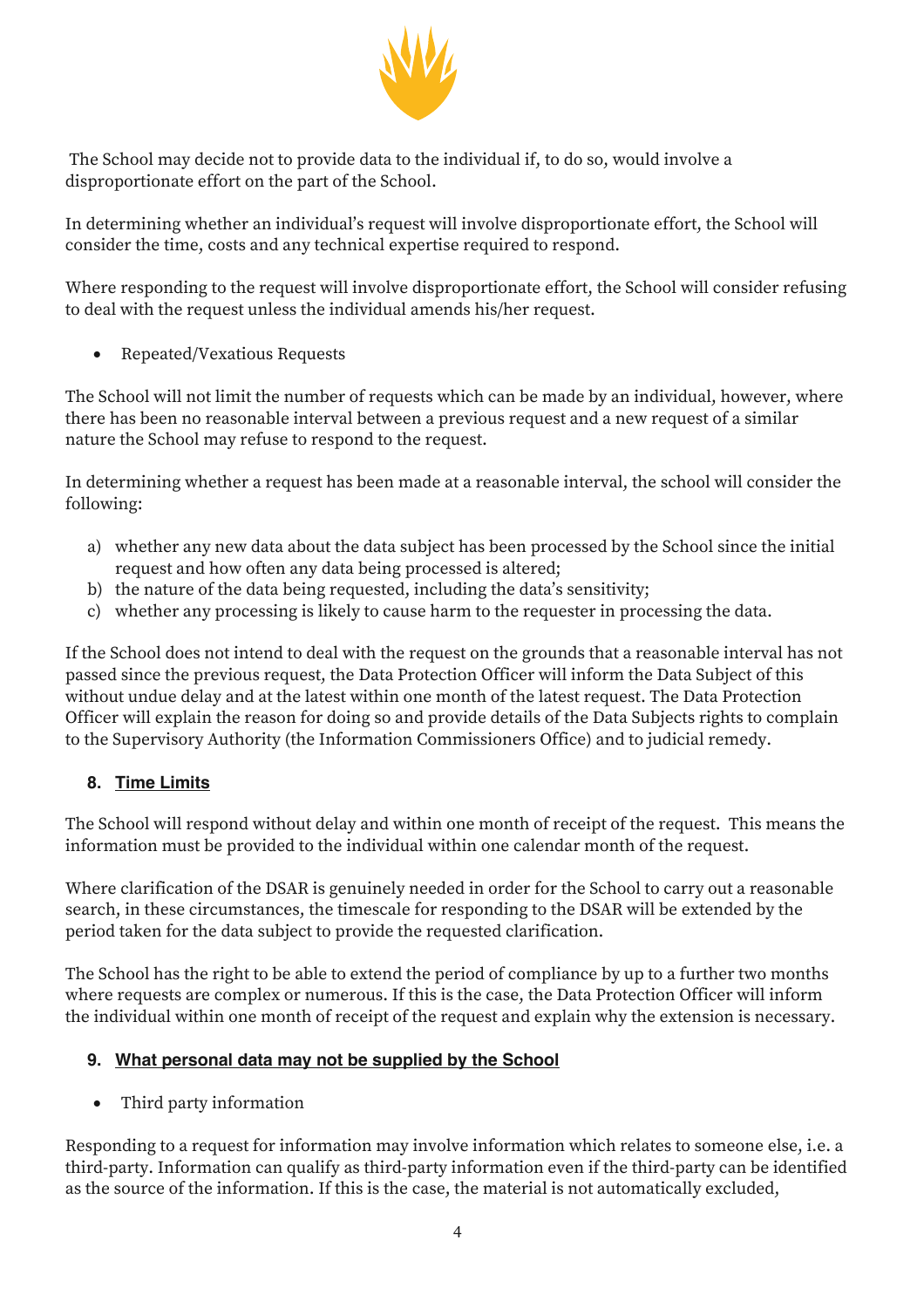

however the School is required to contact the third person who will be asked for their consent or in some circumstances it may be reasonable to go ahead without their consent.

In deciding whether it is reasonable to go ahead without consent, the School will take into account of:

- any duty of confidentiality the School owes to the other person;
- what steps the School has taken to try and get their consent;
- whether they are able to give consent;
- whether they have refused consent;
- Professional Legal Privilege.

Material that is subject to legal professional privilege may be held back – this is protected communications between lawyers and their clients for the purposes of giving or obtaining legal advice and communications between lawyers, clients and third parties made for the purposes of litigation, either actual or contemplated.

Where the School considers that some data cannot be provided to the Data Subject, the School will redact (i.e. black out/remove) that information before supplying the personal data to the individual making the request.

The School will keep a full copy of the information provided in order to establish, if a complaint is made, what was redacted and why.

Other exemptions consist of, but are not limited to:

- exam or test answers or exam results before the allotted publication time;
- management planning (e.g. redundancy planning);
- would prejudice the prevention and detection of crime if disclosed (e.g. in live investigations);
- might cause serious harm or distress in limited (social work) contexts.

#### **10. How will the information be supplied?**

The Data Subject has the right to request the information to be supplied either by paper or in electronic format. Electronic format will usually consist of the information being scanned and sent to the email address of the Data Subject (which will involve an encrypted transfer). If postal systems are used, then registered/recorded mail will be used to send information or may involve a face to face handover at the School if requested.

It will be necessary for the Data Protection Officer to discuss with the Data Subject the most secure method of delivering the information and this will depend on the sensitivity, volume and nature of the data.

#### **11. What if I do not understand some of the content?**

The School will make every effort to ensure that any codes or technical terms will be clarified and explained. If any information contained in the documents is difficult to read or is illegible, it will be addressed by the school. Please note that the school is not under a duty to have documents translated into another language. Therefore, any translation of documents will need to be arranged by the Data Subject.